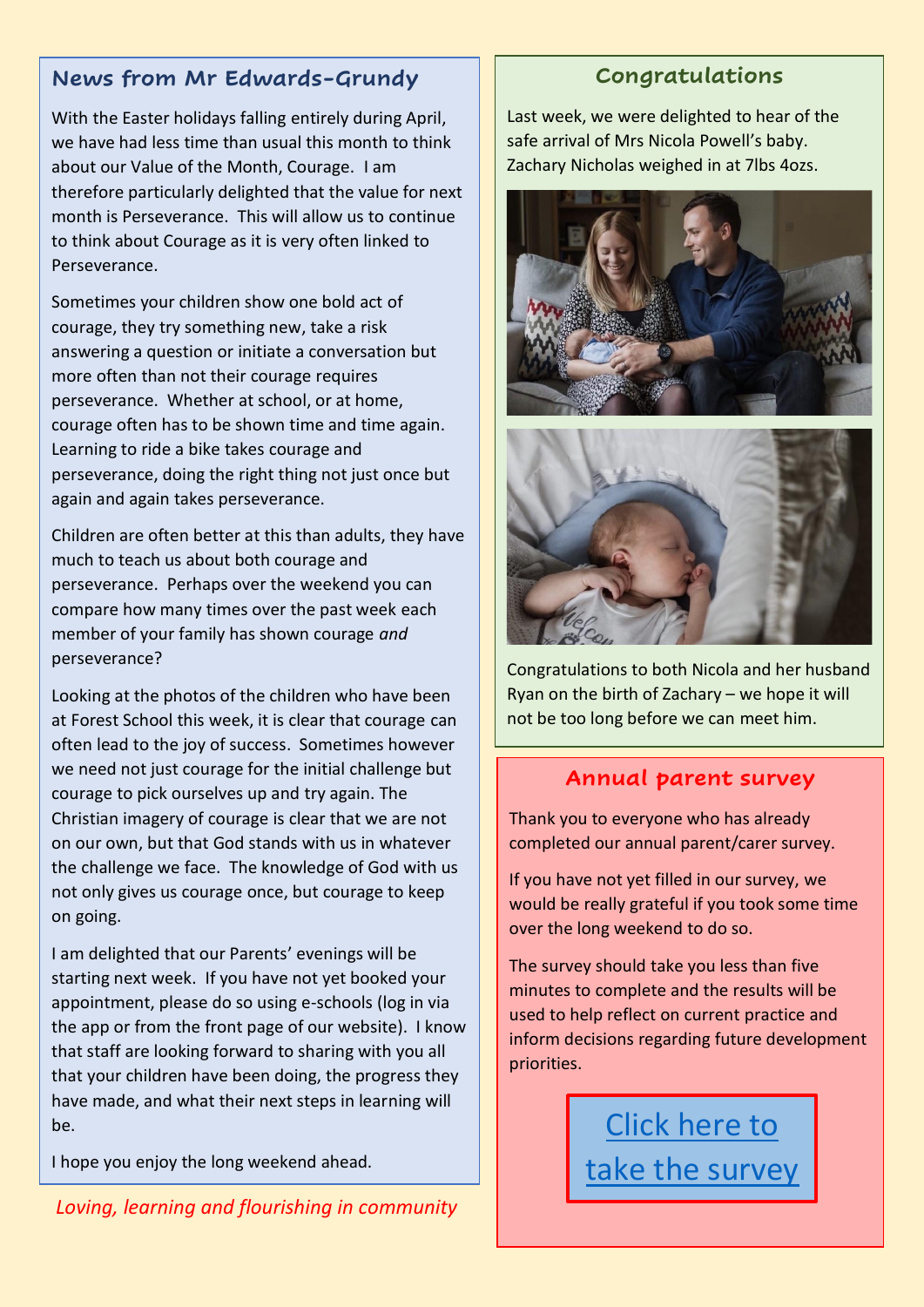### **News from around the school**

This week has been a busy week in Reception, with a surprise visit from a Polar explorer! They have also had an Easter egg hunt and been learning all about fish…



### **Easter bunnies**

í

Thank-you to everyone who took part in the Easter Bunny Hunt.

The hunt, organised by The Friends, raised a phenomenal £440 for the school.

We would like to express our thanks to The Friends for all their ongoing hard work to raise funds for the school.

#### **100 club draw**

This month's draw of the 100 club was drawn by a member of the admin team, in the presence of an independent witness.

This month's lucky number was 35 and the winner was Rachel Freeman.

Congratulations Rachel – we hope you enjoy spending your winnings.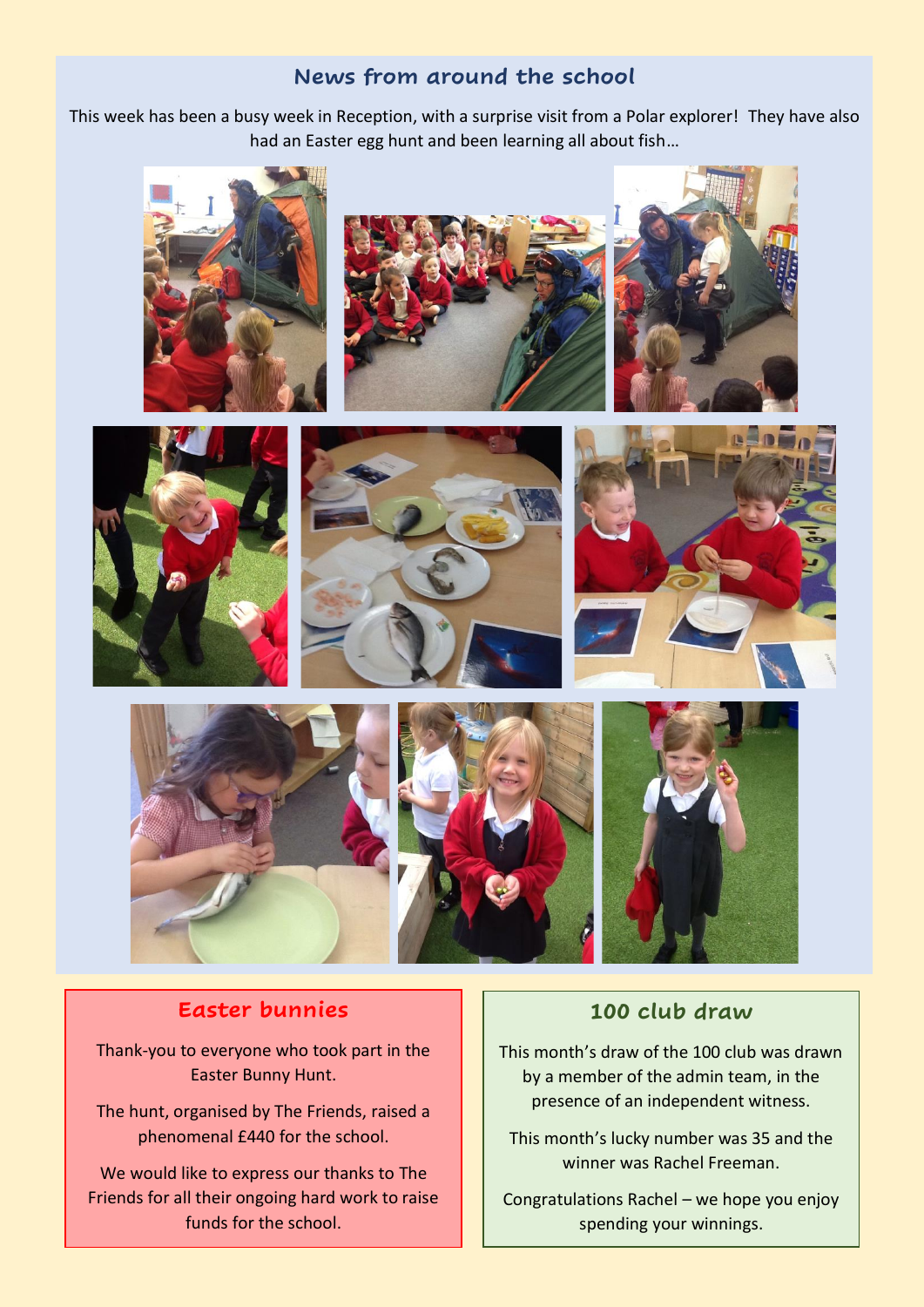# **Oxfordshire library services**

The Oxfordshire library service would really like to encourage children and their families back into their local libraries or invite them to visit for the first time if they have not been there before.

The library service has produced a [fun video](https://vimeo.com/485387049/ea992e6fe3) to help introduce children to their local library.

We think libraries are great places, do make use of them with your children.

## **Primary School Health**

In their newsletter this month, the primary health nurses have shared tips for [managing constipation,](https://www.eric.org.uk/) which can often be linked to bedwetting.

To banish constipation for good they recommend –

- Drinking 6 8 water based drinks daily
- Keeping active
- Getting into a good toileting routine
- Eating a balanced diet with fruit and vegetables



@WestOxfordshireLevellersRLFC

# **Lateral flow tests**

This week we have received a letter from Kevin Gordon, the Director of Children's Services containing the following information about Covid-19 testing.

"1 in 3 people with COVID-19 do not experience any symptoms and may be spreading the virus unwittingly. Rapid testing detects cases quickly, meaning positive cases can isolate immediately. Since rapid testing was introduced, over 120,000 positive cases that would not have been found otherwise have already been identified by LFDs.

LFD tests are for people who are symptom free and who could be passing it on to others without knowing.

LFD home test kits are for all adults, children and young people who are in secondary school and college. Primary school aged children or younger children are NOT currently part of the Government's LFD testing programme.

[Find out how to access test kits for your](https://www.nhs.uk/conditions/coronavirus-covid-19/testing/regular-rapid-coronavirus-tests-if-you-do-not-have-symptoms/) [household.](https://www.nhs.uk/conditions/coronavirus-covid-19/testing/regular-rapid-coronavirus-tests-if-you-do-not-have-symptoms/)

If you, your child, or anyone in the household has symptoms that could be COVID, *no matter how mild*, you need to get a PCR test."

## **Music**

We currently have a few spaces for children to learn the piano with our two private music teachers. If your child would like to learn the piano, please contact the school office, who will put you in touch with the teachers.

If your child would like to learn an instrument with the Music Service, flute, clarinet, trombone, cornet, violin, cello or guitar you can find out more about costs and how to sign up for lessons from September 2021 by [clicking](https://www.oxfordshire.gov.uk/residents/music-service.) 

[here.](https://www.oxfordshire.gov.uk/residents/music-service.)